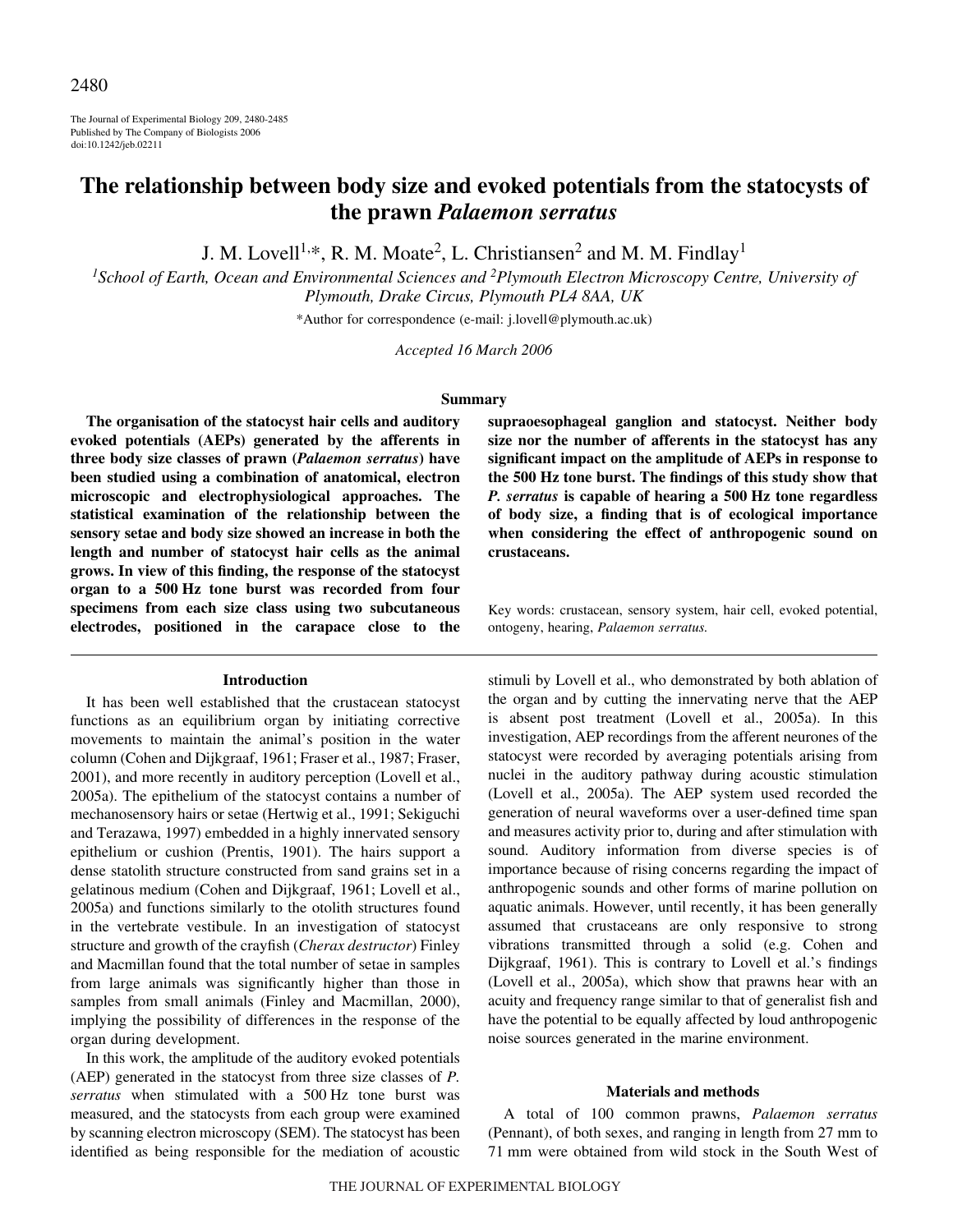England (ordnance survey GB grid reading SX483539) using a dip net. Once captured, the prawns were dried by placing between towels, and carefully measured from the tip of the rostrum to the end of the uropods using a calliper whilst laid outstretched, then weighed on an electronic balance; the distribution of the length/mass of the captive population was normal. The prawns were transferred to a marine tank divided by a fine mesh screen into four equal sized compartments of 50 l each and the prawns divided into size class ranging from  $27$  mm to 40 mm (mean mass 0.3 g; group 1), 41 mm to 59 mm (mean mass  $1.1$  g; group  $2$ ) and  $63$  mm to  $71$  mm (mean mass 1.8 g; group 3). Prawns were placed in these categories, as the majority of the specimens appeared to belong in distinct groups composed of the previous year's cohort (group 3), the early spring cohort (group 2) and the most recent cohort (group 1). An Eheim type 2013 biological filter with a flow rate of  $3901 h^{-1}$  maintained water quality and provided aeration by spraying filtered seawater back into the tank *via* the filter outlet pipe located 60 mm above the water surface. In all of the experiments, and in the holding tank, the ambient water was kept at a temperature of 18 $^{\circ}$ C and a salinity of 34 g l<sup>-1</sup>. When not under experimental protocols, the prawns were provided with 14 h of light per day from a fluorescent tube controlled by a mains timer switch. Prior to any experimentation the prawns were divided by size into three populations; each group was fed on a granulated feed at a daily rate of 6 g for group 3 prawns,  $4g$  for group 2 and  $2.5g$  for group 1. Twelve specimens of *P. serratus* from each size class were dissected and the statocyst removed under seawater and placed in a watch glass containing  $2.5$  ml of  $0.9\%$  NaCl prior to microdissection. The capsules were opened by making a lateral incision around the statocyst chamber using a fine scalpel. Needlepoint tweezers were used to lift the upper section of the capsule, thus exposing the sand granules and ultrastructure. The NaCl solution was removed using a pipette and replaced with a solution of 2.5% S-carboxymethyl-L-cysteine in sodium chloride, which was used to hydrolyse the mucus surrounding the statolith receptors. The contents of the dish were gently agitated for 2 min, after which the solution was removed and replaced with chilled fixative (2.5% glutaraldehyde in 0.1 mol  $l^{-1}$  cacodylate buffer with 3.5% sodium chloride). The statolith capsules were then dehydrated through a graded ethanol series ranging from 35% through 50%, 70% and 90% to absolute ethanol, prior to desiccation using the critical point drying method described elsewhere (Platt, 1977). Fully desiccated statolith capsules were subsequently mounted on a specimen stub using a carbon tab, and coated with approx. 8 nm of gold in an Emitech K 550 sputter coater. Finally, the processed specimens were investigated and imaged using a JEOL JSM 5600 scanning electron microscope operated at 15 kV, and a 15 mm working distance with the eucentric stage holding the specimen aligned for 'planar' image acquisition. All measurements were carried out on a PC using the analySIS® (Soft Imaging System, GmbH) program. The distance to the base of the closest neighbour was measured and recorded in micrometers, and each cell was measured from the

base to the point at which the delicate threads are first apparent at the tip; total sensory setae counts were all completed manually. Statistical calculations were carried out using the Statgraphics plus 5.1 professional edition program. Analysis of variance (ANOVA) was used to test whether or not hair cell length and distance between neighbouring bases or the amplitude of the electrophysiological response differed between each population of *Palaemon serratus*. The program constructs various tests and graphs to compare the mean values for the three size categories. The *F*-test in the ANOVA assists in determining whether any significant differences are present between the means. Multiple range tests were incorporated into the analysis as it applies a multiple comparison analysis to the data to determine which means are significantly different from one another.

# *AEP methodology*

The procedure used to acquire the acoustically evoked potentials was approved by the United Kingdom Home Office. The test subjects were placed into a flexible cradle formed from a soft rectangular nylon mesh saturated with seawater. Oxygenated water kept at a temperature of 18°C was gravity fed at an adjustable flow rate of 3 ml  $s^{-1}$  and directed toward the gills. The water was held in an aerated reservoir positioned in an adjacent room, and fed to the prawn through a 4 mm diameter plastic tube. The prawn was first placed lengthwise and centrally on an  $80 \text{ mm} \times 60 \text{ mm}$  rectangle of fine nylon netting, which was wrapped firmly around the cephalothorax and pleon, and the two sides of the net were held together using a clip. A schematic of the stimulus-generating and AEP recording system along with details of the specimen holding equipment and electrode manipulators can be found elsewhere (Lovell et al., 2005a). The clip was placed in a retort stand clamp fitted with jointed electrode manipulator arms, and the aerated water pipe (for details, see Lovell et al., 2005a). During the procedure to position the electrodes, the specimen and clamp were suspended over a plastic tray, and aerated water was supplied to the prawn. A retort stand and the experimental  $tanh(450~mm\times300~mm\times200~mm, L\times W\times D)$  were placed on an antivibration table, located in a concrete basement fitted with anechoic panelling  $3 \text{ m} \times 2 \text{ m} \times 2 \text{ m}$  (L $\times$ W $\times$ H). A selection of four prawns from each size group in the holding tank ranging from  $27$  mm  $(0.1$  g) to  $35$  mm  $(0.3$  g),  $50$  mm  $(1.1\text{ g})$  to 55 mm  $(1.4\text{ g})$ , and 66 mm  $(1.8\text{ g})$  to 71 mm  $(1.9\text{ g})$ , were tested with a 500 Hz, 4 cycle tone burst presented at a sound pressure level of 125 dB (re. 1  $\mu$ Pa) from an air mounted speaker. Working under a MEIJI binocular microscope, two small holes were made in the cuticle layer using a lancet, penetrating the carapace to a maximum depth of 0.3 mm to facilitate electrode positioning, in accordance with the published procedure (Lovell et al., 2005a). The reference electrode was located behind the supra-orbital spine, close to the neural complex associated with the antennule, and the record electrode was located in the peduncle close to the statocyst, at the junction between the lateral antennular and otic ganglia. The clamp assembly with the specimen and sited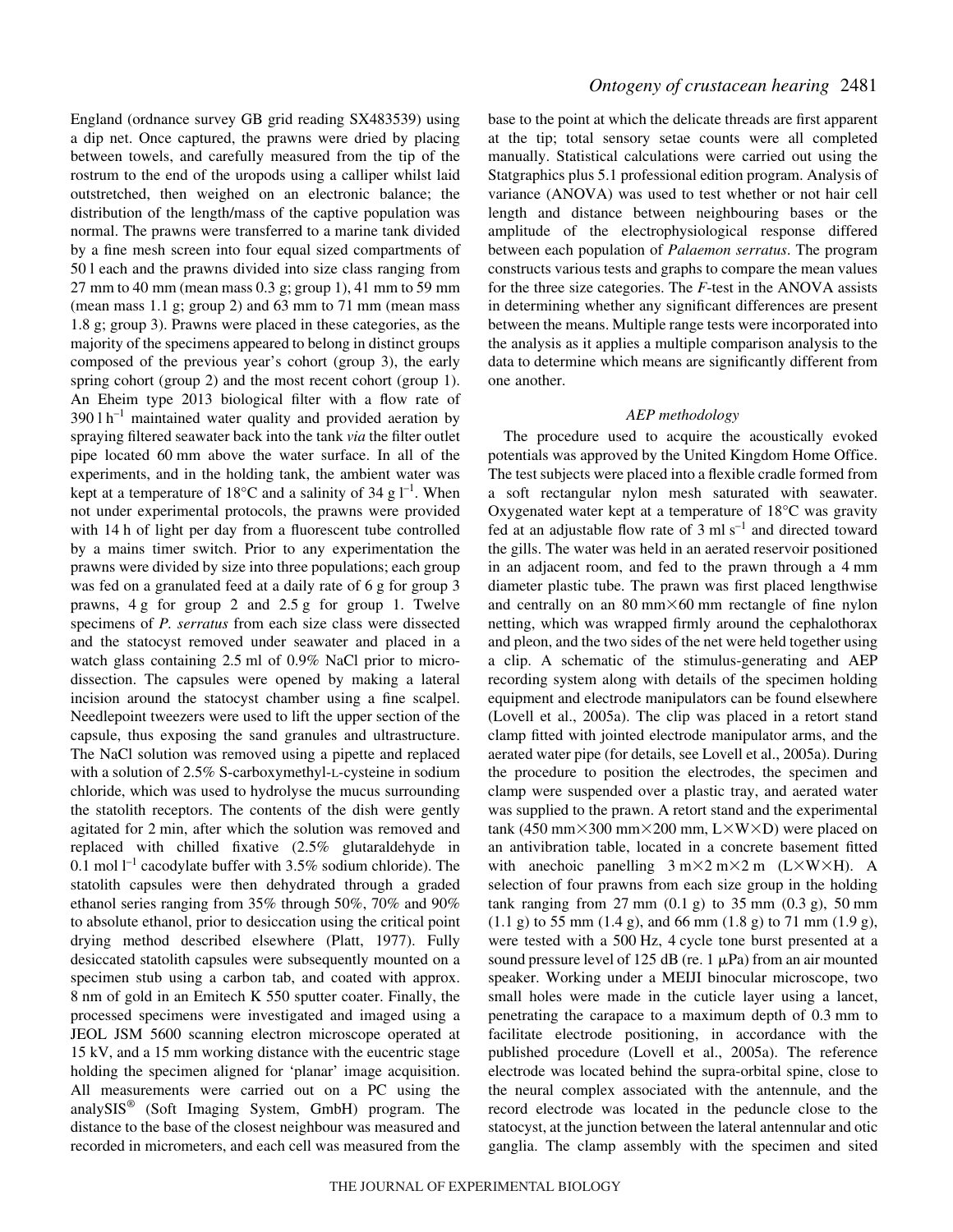# 2482 J. M. Lovell and others

electrodes were then suspended from the retort stand positioned over the experimental tank, and the prawn stationed 5 mm below the surface of the water. After the hearing assessment, the prawns were relocated to a holding tank for observation, prior to being returned to the divided aquarium. The evoked response was amplified and digitised to 12 bits resolution and recorded. This process was repeated 2000 times, and the response averaged to remove electrical interference caused by neural activities other than audition, and the myogenic noise generated by muscular activity. Each measurement was repeated twice, as this aids in separating the evoked response, which is the same from trace to trace, from the myogenic noise, which varies in two successive measurements. After the averaging process, the evoked potential could be detected, following the stimulus, by a short latency period of 5 ms. The latency is accounted for by the time it takes the sound in air to travel the 1 m to the prawn, plus 1–2 ms response latency. Each prawn was tested twice to show that the AEP was repeatable. In order to obtain a mean value for the EP, the  $\mu$ V value of the response with the largest peakto-peak value was calculated using the root mean square method described in Eqn 1.

$$
x_{\rm RMS} = \sqrt{[1/T]} \, \mathrm{d}t x^2(t) \, , \tag{1}
$$

where  $x^2(t)$  is the amplitude of the evoked potential, and *T* is the duration.

The root mean square (RMS) values of both runs from the same animal were then averaged together and entered into a one way ANOVA to test the correlation between body size and receptor length on the AEP. The response of the prawn was measured using a proprietary control and analysis programme which both generated the stimulus signals and captured and analysed the response, and was installed onto the PC (for details, see Lovell et al., 2005a). Amplification of the sound

was achieved using a Pioneer type SA-420 amplifier and a 200 mm Eagle L032 loudspeaker with a frequency response range of  $40-18000$  Hz. Additionally, the loudspeaker was placed inside a Faraday cage and connected to a centralised earth point located in an adjacent room where the PC, amplification, and analysis equipment was set up. Connecting wires were fed through a 100 mm port in the partitioning wall.

#### *The sound field*

The properties of the sound field are especially relevant when comparing the audio capabilities of both pressure-sensitive and motion-sensitive fish in the near field. In a small laboratory set-up, the complexities associated with independently measuring sound pressure and particle motion are compounded by the reflectivity of the tank sides and base. For this reason, a number of experiments have used air-mounted transducers to successfully generate sounds underwater (e.g. Fay and Popper, 1975; Yan et al., 2000; Akamatsu et al., 2002). The

principle advantage of such a system is that as the sound source is located at a distance of 1 m from the air/water interface, the moving part of the transducer does not contact the water and generate near-field displacements. In this situation the pressure and motion of the water adjacent to the receptor organ can be considered as being equal (Hawkins, 1981). The stimulus tone, presented from the loudspeaker to the prawn was calibrated using an insertion calibration. A calibrated Bruel and Kjaer (B&K, Stevenage, UK) Type 8106 hydrophone was placed in the experimental tank, and positioned adjacent to the shrimp cephalothorax region to record the intensity of the tone relative to the position of the statocyst. In addition, the intensity of the ambient noise spectrum within the holding tank was measured at a bandwidth centred around 500 Hz using the hydrophone and B&K sound analysis software. The sound pressure level was found to be 102 dB (re.  $1 \mu Pa$ ) RMS at 500 Hz, with the Eheim filter pump active.

#### **Results**

# *Morphology of statocysts*

The statocyst of *Palaemon serratus* is located in the basal segment of the left and right antennules (Fig. 1A,B), and is well developed and fluid filled in both male and female specimens from each of the size categories. The statocyst is oval in shape; being well rounded posteriorly and narrowing to a point anteriorly (Fig. 1C). The openings are protected by coarse setae and a thin layer of chitin that extends from the basal segment of the antennules, thus the statocyst is effectively closed to the external environment. The walls of the statocyst capsule curve symmetrically inward toward the base, where the setae are located on a mound rising  $\sim$ 40  $\mu$ m from the floor of the capsule. The number of setae in the statocyst ranged from 30 to 38 for group 1 prawns, 56 to 73



Fig. 1. (A) Diagrammatic representation of a prawn showing all body segments and location of statocyst (circled area). (B) Higher magnification of first antennule illustrating its segments and statocyst positioning. (C) The statocyst, showing the position of the sensory setae and statolith.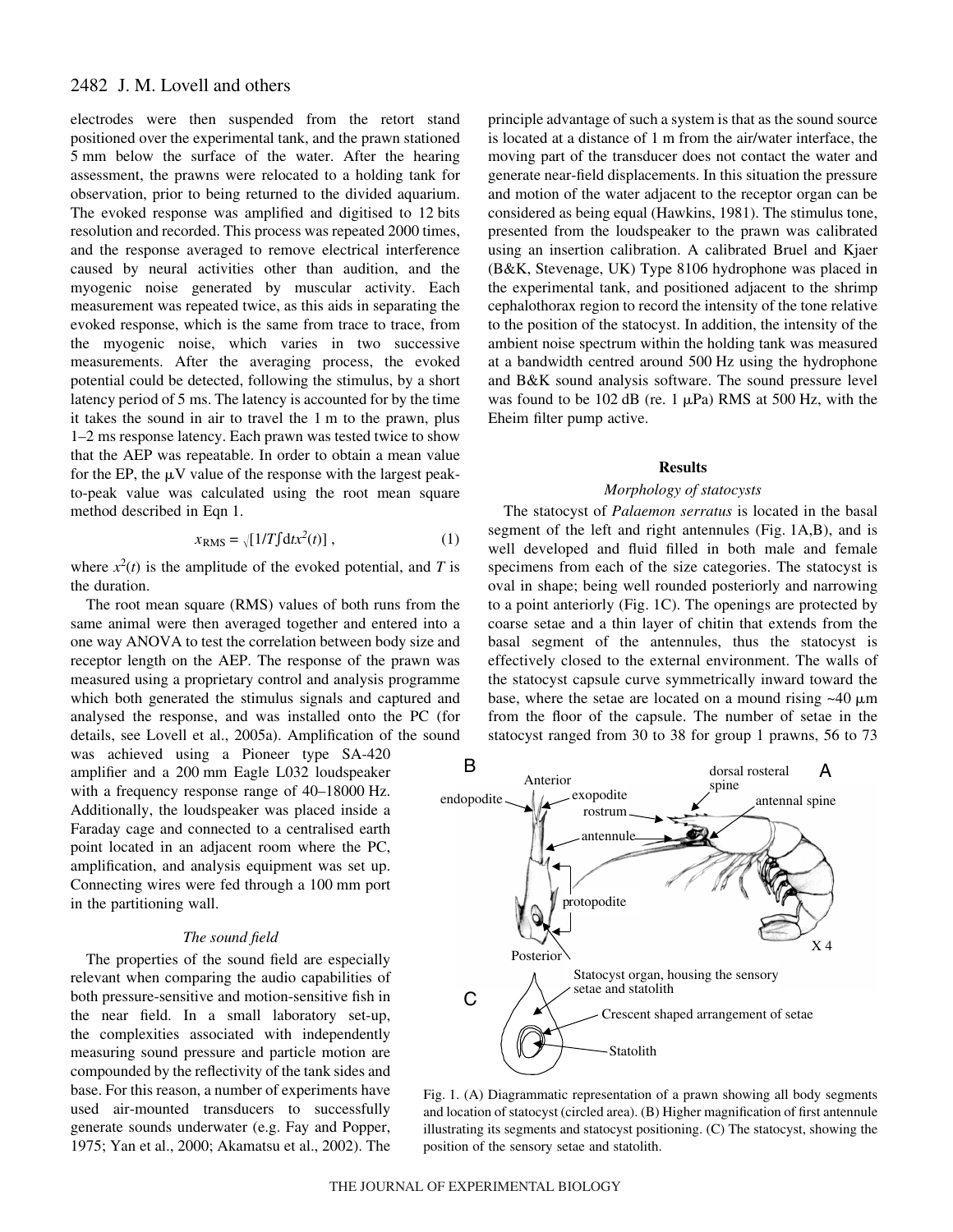for the group 2 prawns, and 72 to 83 for group 3 prawns. The sensory setae in Fig. 2A are arranged in a 'horseshoe' constructed from opposing and adjacent structures. The statolithic material is primarily composed of sand grains; however other foreign substances were regularly observed in many of the specimens, as can be seen in Fig. 2A. The material is cemented to the projections from the tips of the surrounding setae by mucus, forming a dense elliptical mass. The setae are arranged in a regular row dividing further into two irregular rows at the base of the outer end of the crescent (oc), with a single sensory seta (sss) present just inside the aperture. The setae are slightly curved and orientate themselves towards the centre of the crescent (Fig. 2B), where thread-like projections from the tips of the setae interlace, forming a supportive basket. The projections (tlp) originate from the tip of the setae and are only found on the upper



Fig. 2. (A) Scanning electron micrograph of the statocyst from a 43 mm *P. serratus* showing the solitary sensory seta (sss) positioned away from the organised row, a feature present on each specimen examined. A small amount of otolithic material (om) can be seen on the dorsal surface of the statocyst. hc, hair cell; oc, outer crescent; sc, sensory cushion. (B) Close-up of a typical row of sensory setae present on all statocyst samples, viewed from above with the binding mucous removed. hcb, hair cell base; us, upper tapering section of hair cell; tlp, thread-like projections.

# *Ontogeny of crustacean hearing* 2483

portion of the cell tip, linking with adjacent and neighbouring sensory setae to create the statolith net, which works in conjunction with the mucous to hold the sand granules in position. Each seta is attached to the sensory cushion *via* a heavily ridged bulbous base, constructed of chitin resembling sclerotised cuticle. The shortest hairs  $\left($ <120  $\mu$ m) were found proliferating in a band running down the left side of the array, and the longest hairs  $(>170 \mu m)$  were found in the right caudal quadrant.

### *Relationship between body size and setae length*

Setae lengths differed significantly from each other (oneway ANOVA: *F*=207.91, d.f., *P*<0.00005). *Post hoc* tests revealed that the setae in group 1 were significantly shorter than in the larger body groups, which did not differ from each other. The box and whisker plot (Fig. 3) shows similar mean setae lengths from both medium and large categories; the data from the small prawns were positively skewed with the largest setae outlier overlapping the mean of the medium and large data. Medium body length was also positively skewed, whereas the large body category was negatively skewed; however, the deviation from the mean in both cases was considerably less. Differences were significant at the 5% level, and to determine how significant each sample is from one another a multiple range test was completed. This revealed that the hair cell length from group 1 prawns was significantly different from that of groups 2 and 3, which showed very little significant difference.

# *Relationship between body size and distance between setae bases*

The distance between setae bases differed significantly in the different groups (one-way ANOVA: *F*=4.73, d.f., *P*<0.0095). Group 1 prawns had the largest distance between neighbouring setae bases, with group 2 prawns having the smallest distance. All three body size categories had similar outlying data, though the group 1 data was negatively skewed whereas groups 2 and



Fig. 3. Box and whisker plot displaying the relationship between setae length and body size in *P. serratus*. The grey boxes represent the lower and the upper quartile of the data, and the black line in the boxes specifies the median. The vertical bars represent the lower and upper extremes of the recorded setae lengths.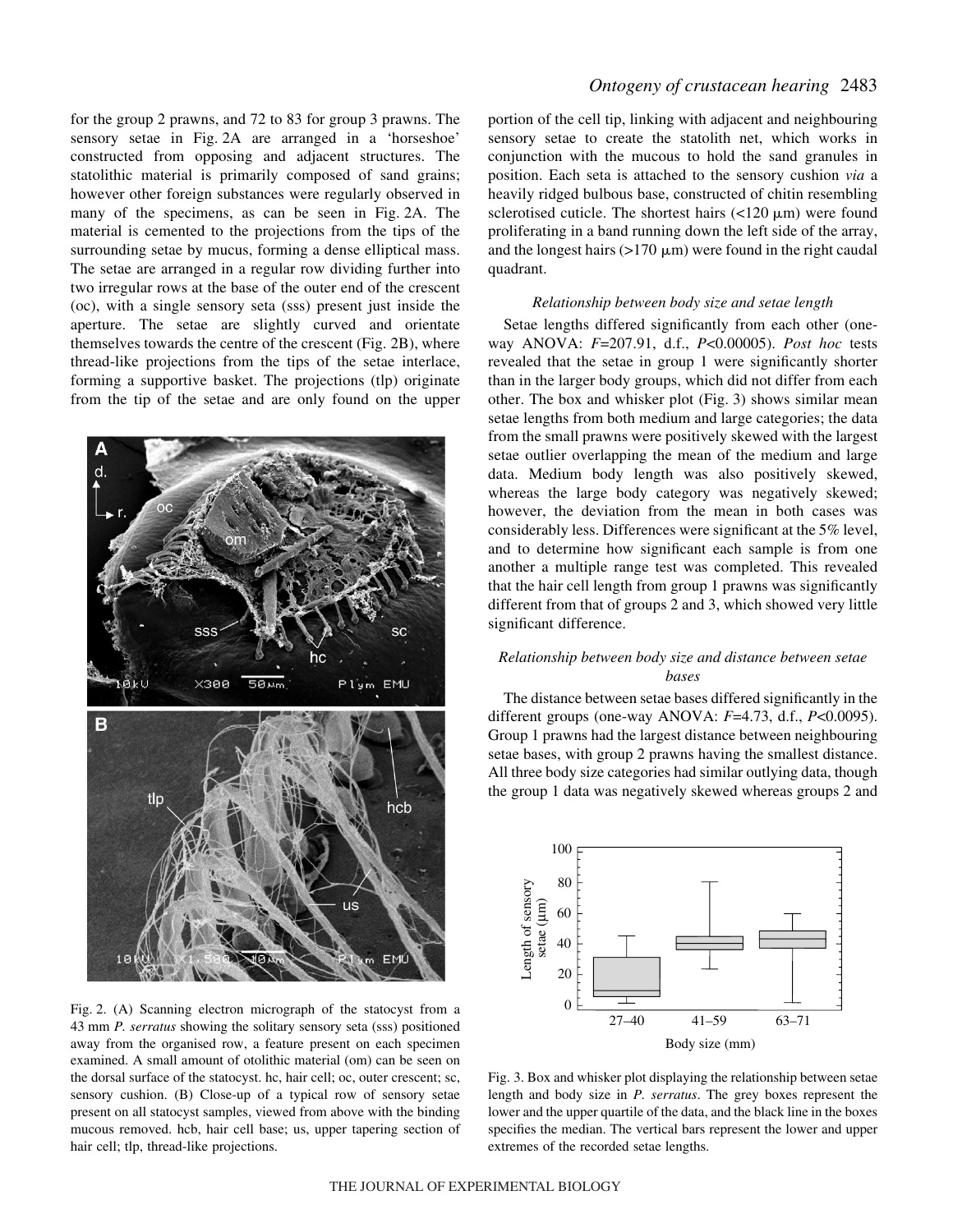



Fig. 4. Auditory evoked potentials from the 27–35 mm, the 50–55 mm and 66–71 mm body length *P. serratus* in response to a 500 Hz tone burst presented at 125·dB, and averaged from 1000 iterations of the stimulus sound. The arrows indicate the peak of the largest sinusoid of the response from the three sizes of prawn tested 27–40 mm, 41–59 mm and  $63-71$  mm.

3 were positively skewed. Comparing the medians allowed the differences to be accepted as being significant at the 5% limit. A multiple range test was conducted to determine which means were significantly different, resulting in one statistically significant difference, between that of group 1 and group 2 body size categories.

#### *Electrophysiology*

Twelve prawns (four from each size class) were stimulated with a 500 Hz tone burst, presented at 125 dB (re 1  $\mu$ Pa at 1 m). The potential difference of the largest complete sinusoid of the evoked response generated by the tone burst was calculated using the RMS equation. The evoked potentials from the three sizes of prawn, which are presented in Fig. 4, were averaged from 1000 repeat presentations of the stimulus sound. The data were grouped into the three size-related populations and the mean AEP amplitude (end column of Table 1) tested using a one-way ANOVA. This gave a result of (*F*=0.08, d.f., *P*>0.925), indicating that the AEP values are independent of body size.

# **Discussion**

Detailed SEM observations of the statocyst reveal that *Palaemon serratus* has one very orderly row of setae arranged in a crescent, with the tips directed inwards towards a central locus. A solitary seta is located just inside the aperture of the crescent and may provide additional support to the overlying structure. The multiple range test of setae length verses body size revealed a significant difference between group 1 (27 mm) to  $35$  mm body length) and group  $2$  (50 mm to  $55$  mm body length) categories, and between group 1 and group 3 (66 mm to 71 mm body length); however, no significant difference was found between group 2 and group 3 body sizes. This was an expected result as the size of structures increase relative to the overall growth of the organism. As *P. serratus* approaches its maximum size the growth rate slowly levels off, allowing less variation to occur within the data. Similarly, total setae number ranged from 30 to 38 in group 1 specimens, 56 to 73 in group 2, and 72 to 83 in group 3; indicating that more setae are required to support a larger statolith. In an investigation of statocyst structure and growth of the crayfish (*Cherax destructor*) Finley and Macmillan found that the total number of setae in samples from large animals was significantly higher than those in samples from small animals (Finley and Macmillan, 2000), supporting the results found in this study. The non-invasive AEP recording technique is a practicable substitute for thresholds obtained behaviourally, recording far-field synchronous activity from the neural complex associated with the organs of hearing and balance (Lovell et al., 2005b). The crab is known to code angular accelerations in three orthogonal planes through a highly developed semicircular canal system, essential for dynamically stable locomotion (Fraser, 2001). The physiological response of the system can be modulated by small changes in hydrostatic pressure (Fraser and Macdonald, 1994; Macdonald and Fraser, 1999) and relayed to the associated neural complex through rapid conduction interneurones (Fraser, 2001). However, the relatively small number of afferents in the crustacean statocyst compared to the number of afferents in the vertebrate vestibule may result in a comparatively lower signal to noise ratio (SNR) in the crustacean gravistatic system (Fraser et al., 2003). Auditory perception has as yet to be defined behaviourally, indicating a promising area for future psychoacoustic research. The use of behavioural paradigms to obtain audiological information from aquatic

Table 1. Comparison of the setae number, length and spacing along with the amplitude of auditory evoked potentials from three *populations of P. serratus*

| Group  | Body length<br>(mm) | Mean<br>number of setae | Mean seta length<br>$(\mu m)$ | Mean seta spacing<br>$(\mu m)$ | AEP amplitude<br>$(\mu V; RMS)$ |
|--------|---------------------|-------------------------|-------------------------------|--------------------------------|---------------------------------|
|        | $27 - 35$           | 33                      | 17.5                          | . 1.6                          | 0.571                           |
| ◠<br>∼ | $50 - 55$           | 68                      | 40.6                          | 8.7                            | 0.547                           |
|        | $66 - 71$           | 79                      | 42.7                          | 9.8                            | 0.553                           |

Prawn populations ranged in size from 27 mm to 71 mm.

AEP, auditory evoked potential; RMS, root mean square.